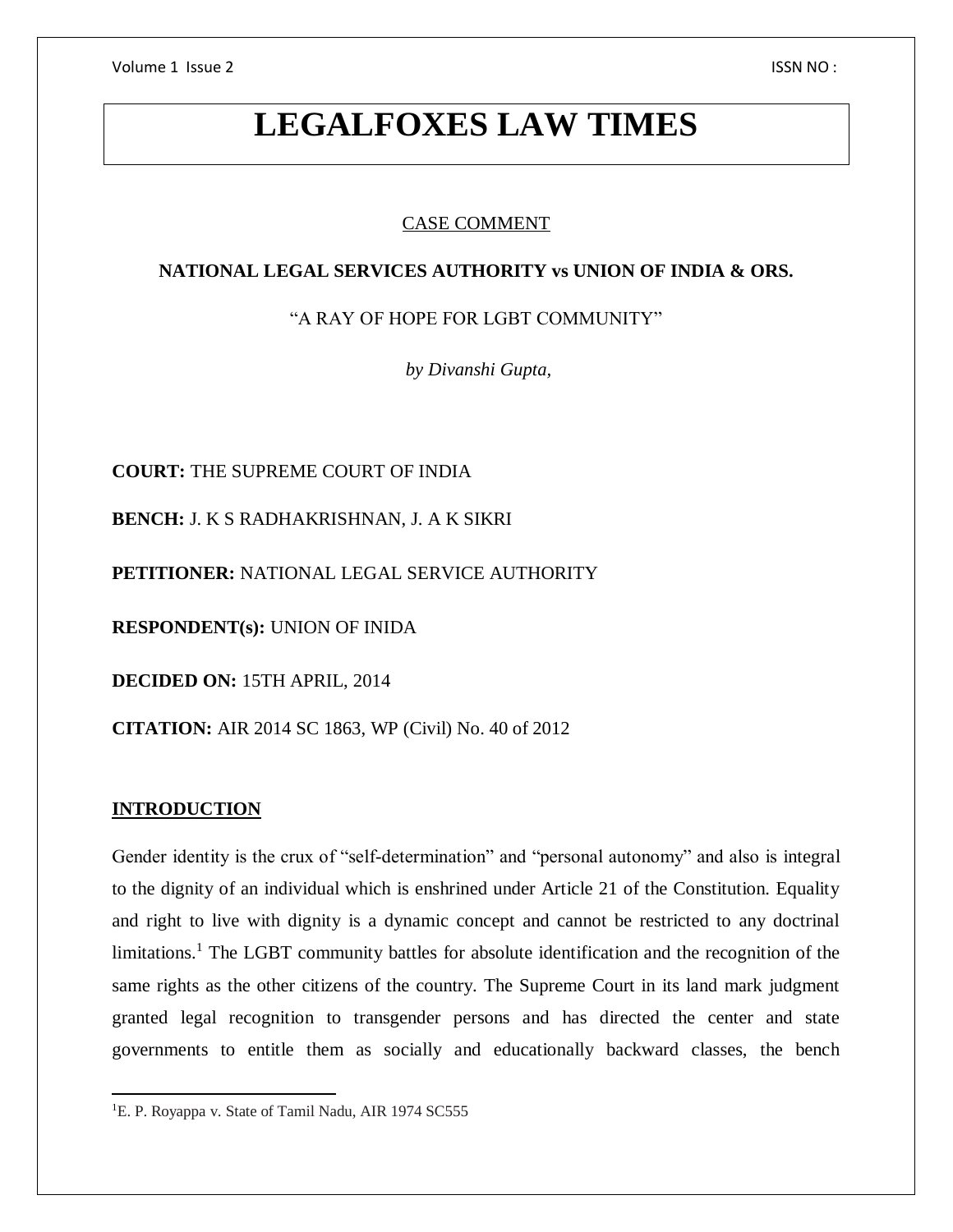administered the self- identification of transgender persons and pronounced that the government should come up with provisions for the upliftment of TGs in education, employment, health etc. The judgment also stressed on affirmative action.

# **FACTS**

In 2012, the National Legal Services Authority, an Indian statutory body constituted under the Legal Services Authority Act, 1997 filed a writ petition to give legal representation to the marginalized sections of society. The petition was joined by a non-governmental organization 'Poojaya Mata Nasib Kaur Ji Women Welfare Society'; a registered association, seeking reliefs in respect of Kinnar community and an individual "Laxmi Narayan Tripathi' who is a Hijra. The term 'Hijra' serves as an umbrella term that includes people who do not identify themselves with the biological gender they were born with, as well as people who may identify as neither gender. This comprises of hermaphrodites, pre-operative and post-operative transsexuals, as well as transvestites. The two writ petitions were filed to protect the rights and identity of the transgender community.

The petition sought a legal declaration of their gender identity than one designated at the time of birth and that non-acceptance of their gender identity violates the Constitutional provisions. The transgender community contended that their incapacity to articulate themselves in terms of a binary gender negates them the equal protection of law and social welfare schemes. It was submitted that TG community is being deprived of many of the rights and privileges which other people enjoy as citizens of India, in turn, is a violation of their many fundamental rights

## **HISTORICAL BACKGROUND OF TRANSGENDERS IN INDIA**

Recollecting the history of the country, it can be observed that the TG Community was conferred with a special and important status. The Hindu mythology, Vedic and Puranic literatures pinpointed them as the third gender and accorded them great respect. They played a crucial role in the imperial courts and were scrutinized to have the power to give blessings. Also, the Jain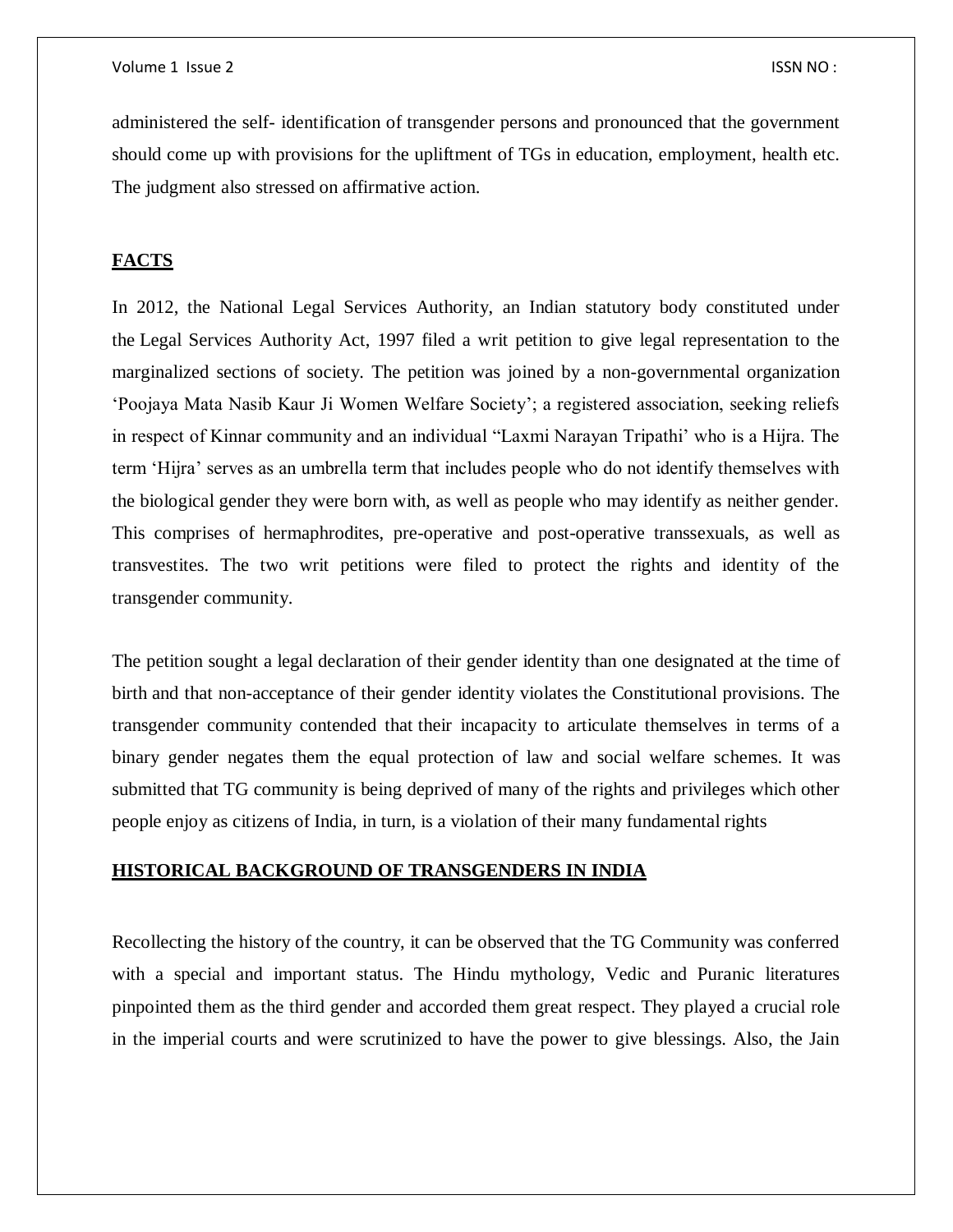texts make a detailed reference to the TG community which mentions the concept of 'psychological sex'.<sup>2</sup>

However, with the onset of colonial rule from 18th century, the situation had changed drastically. The legislation was enacted to supervise the deeds of Hijras/TG community, called the Criminal Tribes Act, 1871. As a direct consequence, there was an attrition of the status of the TG community as the legislation was enacted with the assumption that the entire TG community as inborn criminal. Though there has been minimal enhancement in the condition of the TGs, especially after the revocation of the said Act in August, 1949, but their condition is not far from dismal.

Prior to the Criminal Tribes Act, [Section 377](https://indiankanoon.org/doc/1836974/) of the IPC, 1860 illegalized all penile- non-vaginal sexual acts between persons, including anal sex and oral sex, at a time when transgender persons were also generally affiliated with the sexual practices.<sup>3</sup> On September 6, 2018<sup>4</sup>, a landmark judgment was pronounced by the Supreme Court of India which decriminalized Section 377 of Indian Penal Code. Prior to this judgment, the majority of the LGBT Indians continued to live double lives, bringing on a false front to be heterosexual because of the enormous fear of facing detriment or discrimination and intolerance.

# **LAW**

 $\overline{a}$ 

#### DOMESTIC LAW

 Article 14 (equality before the law), Article 15 (prohibits discrimination), Article 16 (equal opportunity in matters relating to public employment), Article 19 (freedom of expression), Article 21 (protection of life) of the Constitution of India.

INTERNATIONAL LAW

4Navtej Singh Johar v. Union of India, WP (C) 572/2016.

<sup>&</sup>lt;sup>2</sup>Chatterjee Subhrajit, Problems Faced by LGBT People in the Mainstream Society: Some Recommendations, 1(5) Int'l J. of Interdisciplinary and Multidisciplinary Stud. 317–331 (2014).

<sup>3</sup> Queen Express vs. Khairati, (1884) ILR 6 All 204.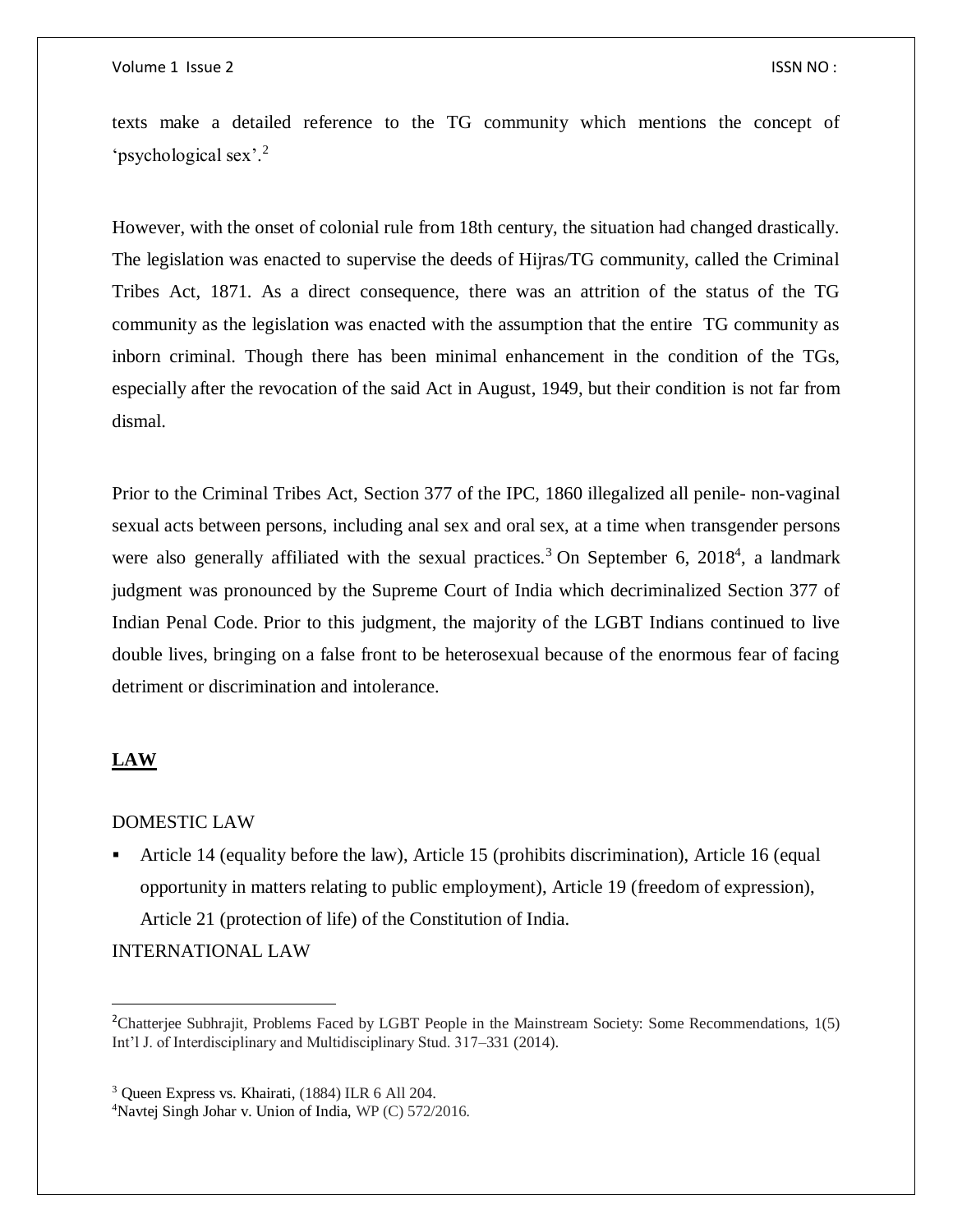- (ICCPR) International Covenant on Civil and Political Rights; Article 6 (inherent right to life), Article 7 (forbidding cruel or torture, inhuman or humiliating treatment), Article 16 (identification before the law), and also Article 17 (right to family & privacy).
- Articles 31, 32 of Vienna Convention on the Law of Treaties.
- Article 6 of Universal Declaration of Human Rights (UDHR).
- Article 2 of the Convention against Torture and Other Cruel, Inhuman or Degrading Treatment or Punishment (CAT), Yogyakarta Principles.
- Article 8 and 14 of the Convention for Protection of Human Rights and Fundamental Freedoms (European Convention of Human Rights).

## **ISSUES RAISED**

- 1. Whether a person who is born as a male with predominantly female orientation (or viceversa), has a right to get himself to be recognized as a female as per his discretion, in case when such an individual have undergone operational procedure, alters his/her gender as well?
- 2. Whether transgender (TG) have the right to be identified and categorized as a "third gender"?

## **JUDGEMENT**

 $\overline{a}$ 

The bench acknowledged that gender identity is one of the foundational aspects of life which attributes to a person's intrinsic feeling of being male, female or transgender person. The counsel for petitioners contended that guarantee to equality and non-discrimination on the deck of gender identity is developing and gaining acceptance globally and that it can also be practiced in India. The concurring opinion pronounced by J. Sikri, is almost as detailed as the main judgment and construes the rights of the TG community in a jurisprudential light. The detailed analysis was made by the learned judge regarding Kantian standard of justice that's Aristotle's equalitarian. Taking reference from *[In Apparel Export Promotion Council v. A. K. Chopra](https://indiankanoon.org/doc/856194/)*, the court acknowledged the necessity to follow international conventions because of the absence of proper legislation<sup>5</sup>.

<sup>&</sup>lt;sup>5</sup>[In Apparel Export Promotion Council v. A. K. Chopra](https://indiankanoon.org/doc/856194/) (1999) 1 SCC 759.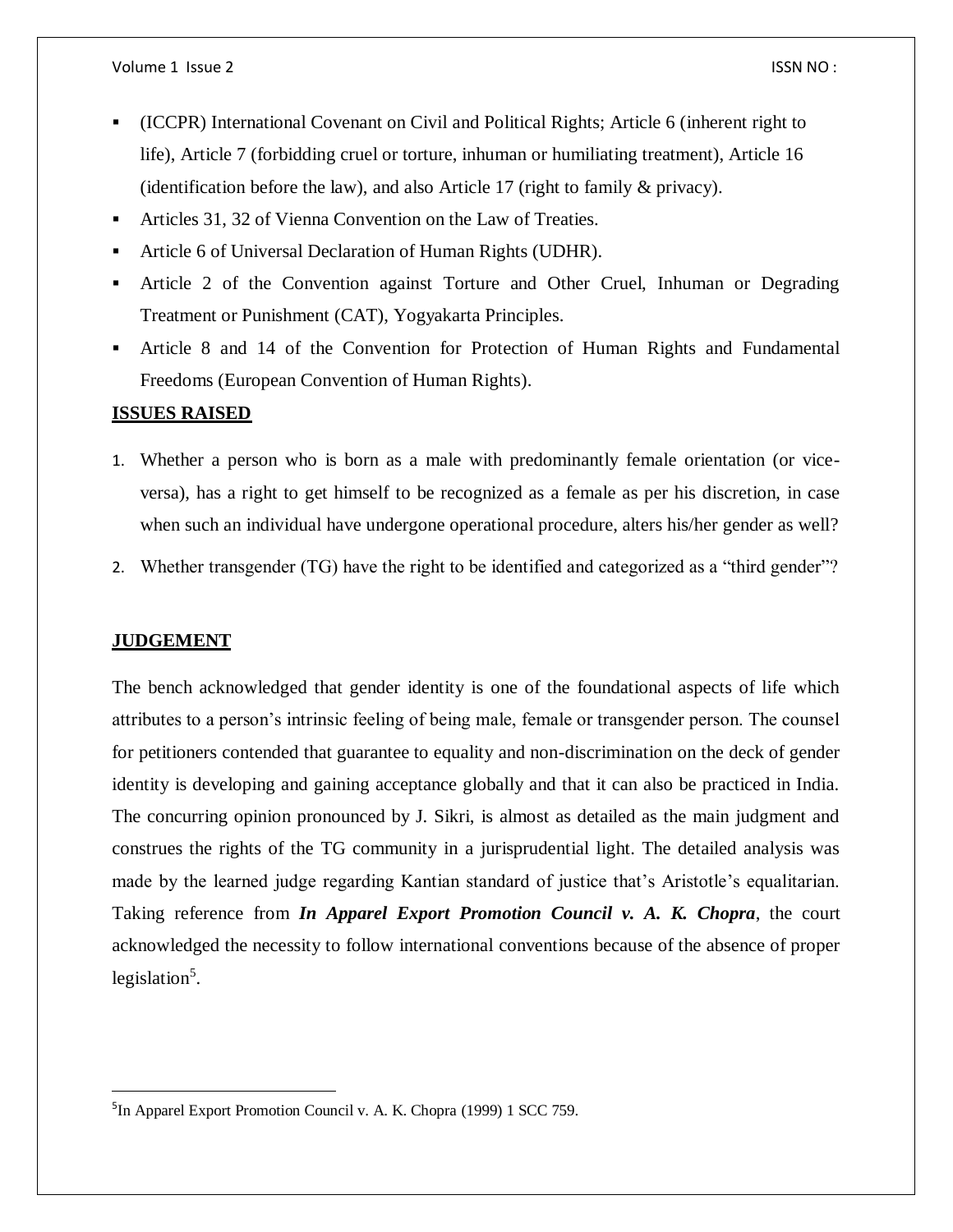Volume 1 Issue 2 ISSN NO :

 $\overline{\phantom{a}}$ 

The Court pronounced that TGs are authorized to affirmative action which is guaranteed under Article 15(4) and also to reservation in the matter of appointment. State has the obligation to take affirmative measures to give them due representation in public services. Further, the court highlighted on the requirement for legal recognition of third or transgender identity and also mentioned that they belong to a distinct socio-religious and cultural group and must recognize them as a "third gender", apart from male and female. Also, to safeguard and protect the rights of the transgender guaranteed in the constitution of India, it was declared that Hijras, Eunuchs, apart from binary gender, must be treated as "third gender" and right of transgender persons to decide their self-identified gender was also upheld.

The judges relied upon the Yogyakarta principles. The considerable factor of the judgment was its recognition of the TG community as a socially and educationally backward community.<sup>6</sup> Such categorization, which leads as a positive distinction, is a much-needed measure for the upliftment of such section of society. Another remarkable aspect is the special medical attention that is sought to be given to this community. In addition, the measures to provide them a sense of belonging in the society by educating the society as well as the community is a laudable solution put forth by the judgment. The judgment provided that the state can't discriminate them on the ground of gender, violating Article 14, 16 and 21 of the Constitution of India.

#### **Certain directions were given by Supreme Court to Centre and State Government:**

- $\triangleright$  Grant legal recognition of their gender identity like male, female or as third gender.
- $\triangleright$  Crucial steps need to be taken to treat them as socially and educationally backward classes of the society and extend all advantages of reservation in cases of admission in educational institutions and for appointments.
- Operate separate HIV Sero-survellance Centers since Hijras/ Transgender face several sexual health issues.

<sup>6</sup>Mark E. Wojcik, *Male. Female. Other. India Requires Legal Recognition of a Third Gender*, 43:4 International Law News 1 (American Bar Association Section of International Law) (2014).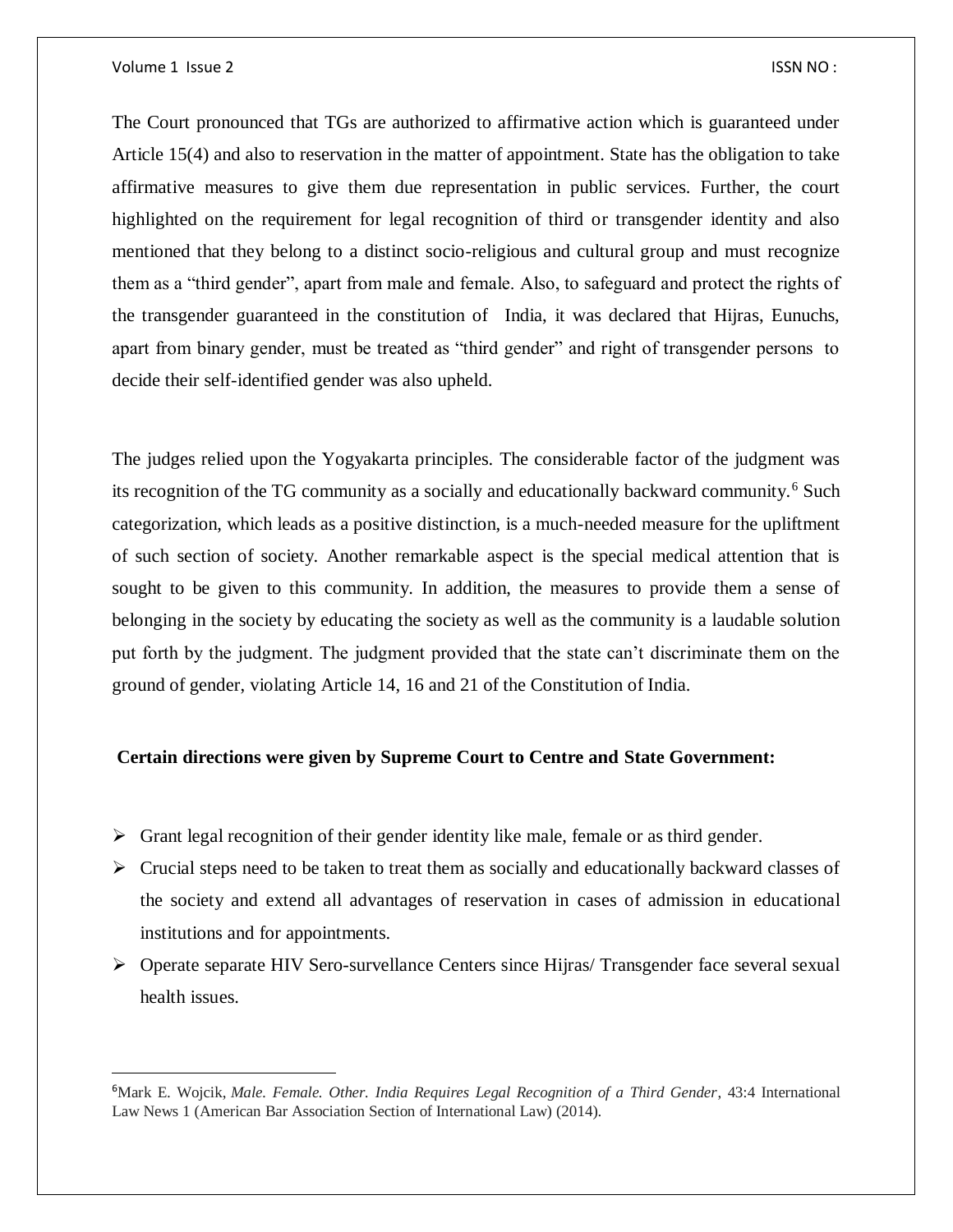- $\triangleright$  Consider the issues seriously being faced by TG community for instance social pressure, fear, depression, gender dysphoria, social stigma, etc. and any instance for portraying other's gender as immoral and not standing the test of legality.
- $\triangleright$  Take proper measures to supply medical aid to TGs within the hospitals and also provide them with separate public toilets and other facilities.
- $\triangleright$  Take steps for formulating various social welfare schemes for their advancement.
- $\triangleright$  Take steps to make public aware to make sure that TGs will sense that they are also part and parcel of the social life and be not treated as untouchables.
- $\triangleright$  Take measures to regain respect and dignity in the society which once they enjoyed in our cultural and social life.

#### **COMMENTS**

This is a landmark decision because it's the initial step to legally recognize non-binary gender identities and stands by the fundamental rights of transgender persons in India. The homosexuals and third gender people like other men and women are also human beings .Thus, the people including men, women and transgender cannot be discriminated under the ambit of Article 14. The judgment doesn't provide an extensive solution for the problems faced by Transgenders. It merely gives a cursory glance at these issues. The judges provide no descriptive or comprehensive guidelines. This judgment brings a ray of hope for not only the transgender community but also for human rights workers. After a long battle, the TG community is legally recognized as a separate identity and also given equal rights. No longer are they considered as untouchables and with passage of time cruelties against them have decreased. This was an initial step to the betterment of a community. Once again the fundamental rights have been given the utmost respect.

#### **CONCLUSION**

 $\overline{a}$ 

However, six years since the judgment, while some things have changed on the ground for the TG community, a lot more have simply remained the same. DMK MP Tiruchi Siva in 2015 passed a Private Member's Bill in the Rajya Sabha taking into consideration the rights of

<sup>&</sup>lt;sup>7</sup>Sunil Babu Pant &Ors. v. Nepal Government (Writ Petition No.917 of 2007)